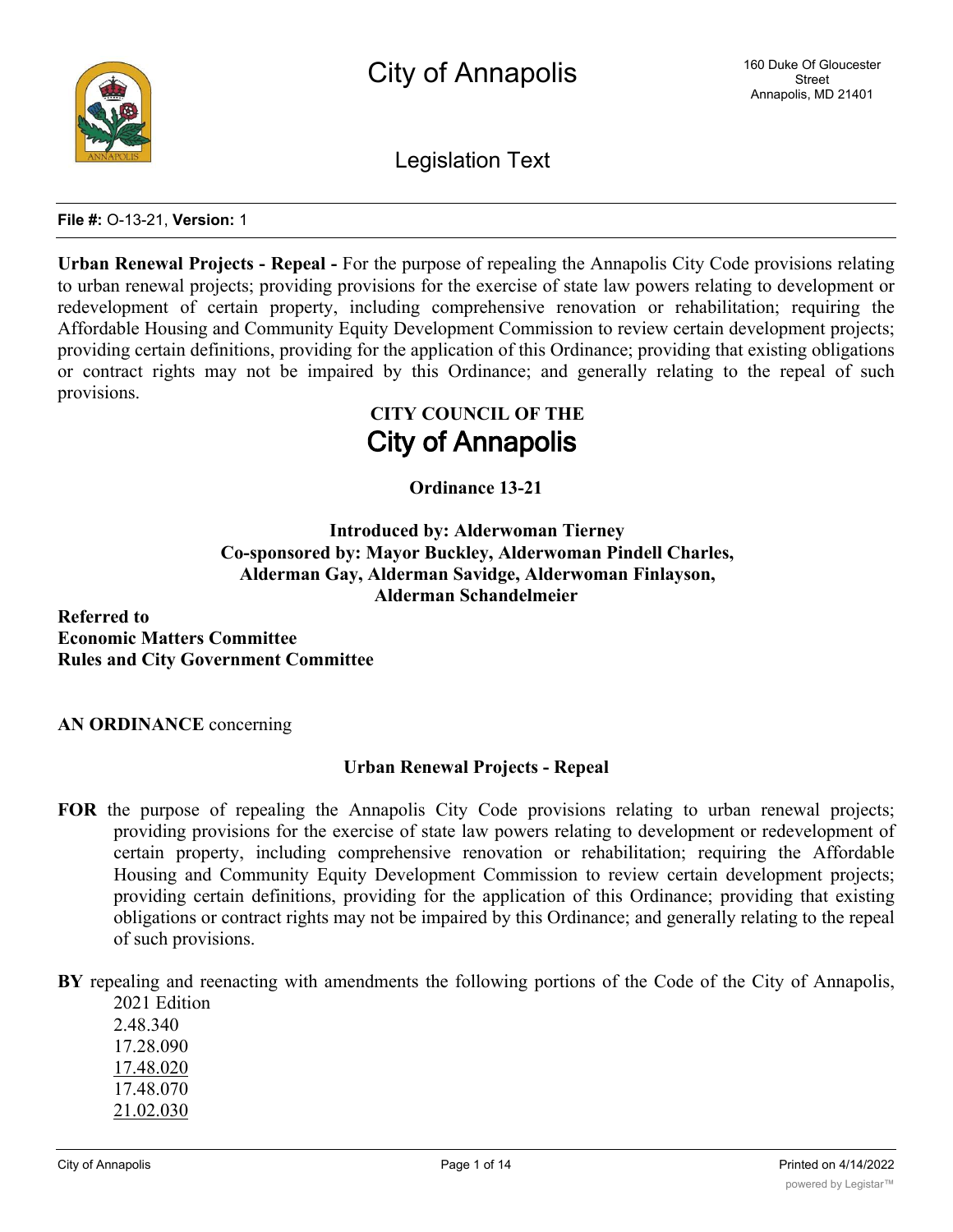- **BY** repealing the following portions of the Code of the City of Annapolis, 2021 Edition
	- 2.56.010 2.56.020 2.56.030 2.56.040 2.56.050 2.56.060 2.56.070 2.56.080 2.56.100 2.56.110
	- 2.56.120
- **BY** adding the following portion to the Code of the City of Annapolis, 2021 Edition 1.25.010 1.25.020
	-

**SECTION I: BE IT ESTABLISHED AND ORDAINED BY THE ANNAPOLIS CITY COUNCIL** that the Code of the City of Annapolis shall be amended to read as follows:

# **Title 1 - GENERAL PROVISIONS CHAPTER 1.25 - ACQUISITION OF REAL PROPERTY FOR DEVELOPMENT OR REDEVELOPMENT**

#### **Section 1.25.010 - Authority - Procedure.**

THE CITY MAY EXERCISE THOSE POWERS AUTHORIZED BY THE ANNOTATED CODE OF MARYLAND, LOCAL GOVERNMENT ARTICLE SECTION 5-215, AS MAY BE AMENDED, IN CONNECTION WITH THE DEVELOPMENT OR REDEVELOPMENT, INCLUDING COMPREHENSIVE RENOVATION OR REHABILITATION, OF REAL PROPERTY INCLUDING SLUM AREAS AND BLIGHTED AREAS.

# **Section 1.25.020 - Definitions.**

FOR THE PURPOSES OF THIS CHAPTER, THE FOLLOWING TERMS HAVE THEIR RESPECTIVE MEANINGS:

- 1. "SLUM AREA" MEANS ANY AREA WHERE DWELLINGS PREDOMINATE WHICH, BY REASON OF DEPRECIATION, OVERCROWDING, FAULTY ARRANGEMENT OR DESIGN, LACK OF VENTILATION, LIGHT OR SANITARY FACILITIES, OR ANY COMBINATION OF THESE FACTORS, ARE DETRIMENTAL TO THE PUBLIC SAFETY, HEALTH OR MORALS.
- 2. "BLIGHTED AREA" MEANS AN AREA IN WHICH A MAJORITY OF BUILDINGS HAVE DECLINED IN PRODUCTIVITY BY REASON OF OBSOLESCENCE, DEPRECIATION OR OTHER CAUSES TO AN EXTENT THEY NO LONGER JUSTIFY FUNDAMENTAL REPAIRS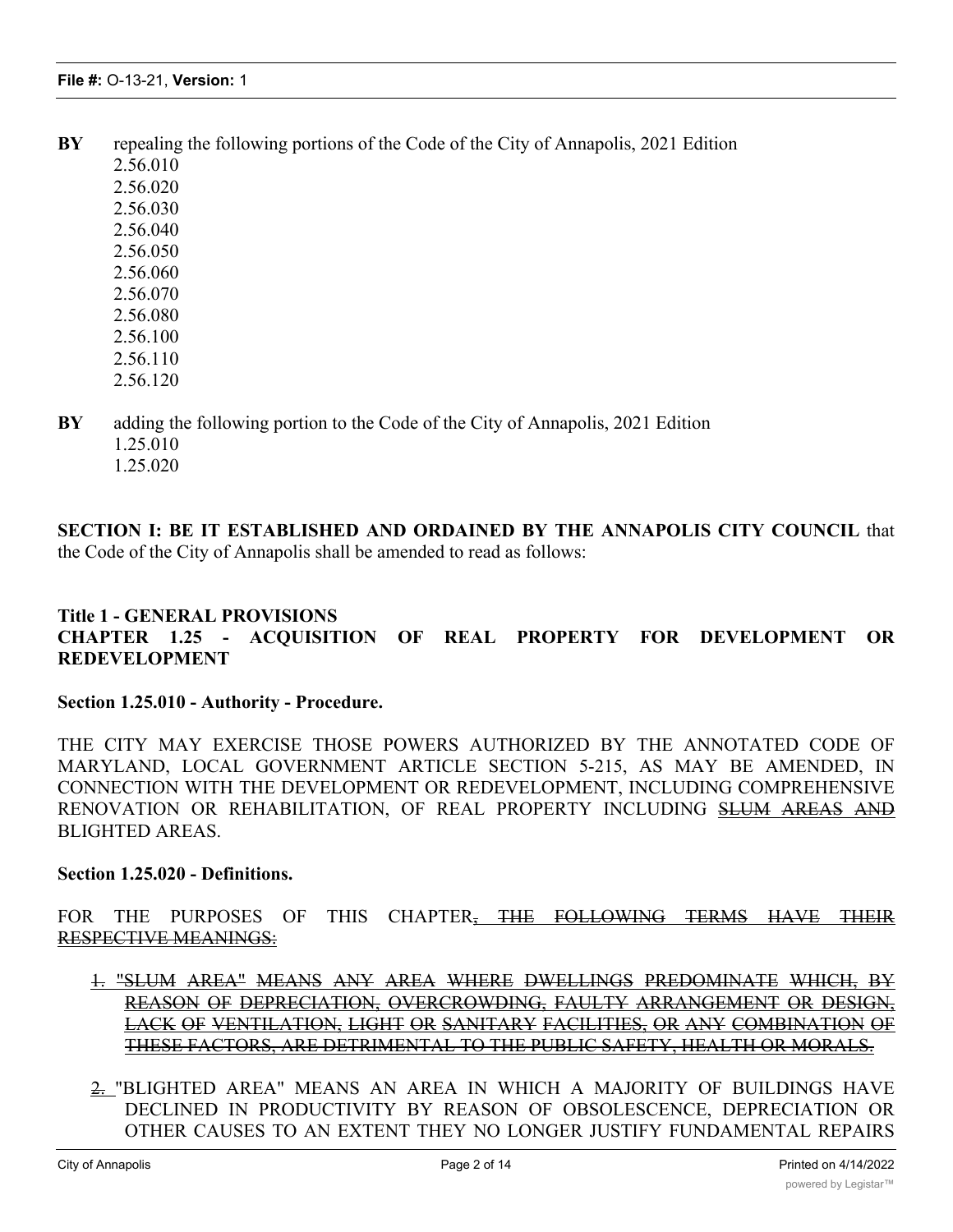## AND ADEQUATE MAINTENANCE.

# **Title 2 - ADMINISTRATION Chapter 2.48 - BOARDS, COMMISSIONS AND COMMITTEES Section 2.48.340 Affordable Housing and Community Equity Development Commission.**

- A. There is created an Affordable Housing and Community Equity Development Commission. The Commission consists of seven members three of whom are selected by the Housing and Human Welfare Committee of the City Council, the chair of the Housing Authority of the City of Annapolis Board of Commissioners, or the chair's designee, and three residents of the City who possess a demonstrated interest in housing and community development concerns and who shall be appointed by the Mayor and confirmed by the City Council. Each member shall serve for a term of three years, or until the member's successor is appointed and confirmed, commencing on the first day of June, the term of no more than one member expiring each year.
- B. The Commission shall elect a chair and vice chair at its first meeting. The chair and vice chair shall serve for a term of one year. If the chair is unable to attend a meeting, the vice chair shall serve as acting chair for that meeting. The Commission shall meet monthly and special meetings may be called by the chair. The published agenda for each meeting may be revised by a majority vote of the members present. Action of the Commission shall be by majority vote of the members present. Four members of the Commission shall constitute a quorum for the transaction of business.
- C. The Affordable Housing and Community Equity Development Commission shall review and provide comments as necessary on the housing and community development projects initiated by the City, INCLUDING THE DEVELOPMENT OR REDEVELOPMENT, AND COMPREHENSIVE RENOVATION OR REHABILITATION, OF REAL PROPERTY INCLUDING SLUM AREAS AND BLIGHTED AREAS IN THE EXCERCISE OF POWERS AUTHORIZED BY THE ANNOTATED CODE OF MARYLAND, LOCAL GOVERNMENT ARTICLE SECTION 5-215, AS MAY BE AMENDED, study and advise the City Council on strategies to improve the housing stock in the City, and recommend policy initiatives and changes in law and regulation to accomplish the objectives of the City Council in affirmatively furthering fair housing.

# **Chapter 2.56 - URBAN RENEWAL PROJECTS 2.56.010 - Definitions.**

The following terms, wherever used or referred to in this chapter, shall have the following meanings, unless a different meaning clearly is indicated by the context:

- A. "Blighted area" means an area in which a majority of buildings have declined in productivity by reason of obsolescence, depreciation or other causes to an extent they no longer justify fundamental repairs and adequate maintenance.
- B. "Bonds" means any bonds (including refunding bonds) notes, interim certificates, certificates of indebtedness, debentures or other obligations.
- C. "Federal Government" includes the United States of America or any agency or instrumentality, corporate or otherwise, of the United States of America.
- D. "Person" means any individual, firm, partnership, corporation, company, association, joint stock association or body politic, and includes any trustee, receiver, assignee or other person acting in similar representative capacity.
- E. "Slum area" means any area where dwellings predominate which, by reason of depreciation,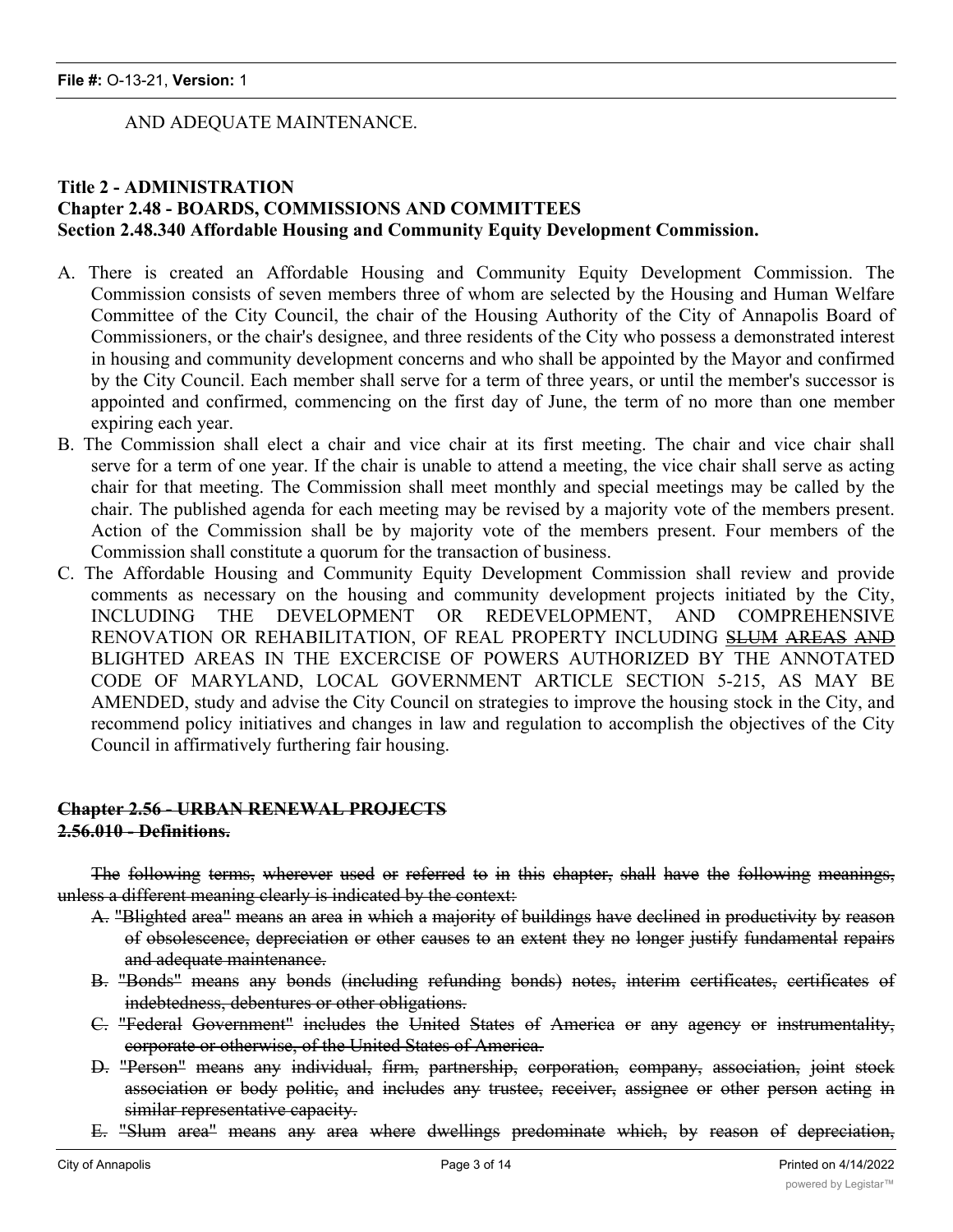overcrowding, faulty arrangement or design, lack of ventilation, light or sanitary facilities, or any combination of these factors, are detrimental to the public safety, health or morals.

- F. "Urban renewal area" means a slum area or a blighted area or a combination thereof which the municipality designates as appropriate for an urban renewal project.
- G. "Urban renewal plan" means a plan, as it exists from time to time, for an urban renewal project, which plan shall be sufficiently complete to indicate the land acquisition, demolition and removal of structures, redevelopment, improvements, and rehabilitation, as may be proposed to be carried out in the urban renewal area, zoning and planning changes, if any, land uses, maximum density and building requirements.
- H. "Urban renewal project" means undertakings and activities of a municipality in an urban renewal area for the elimination and for the prevention of the development or spread of slums and blight, and may involve slum clearance and redevelopment in an urban renewal area, or rehabilitation or conservation in an urban renewal area, or any combination or part of these in accordance with an urban renewal plan. The undertakings and activities may include:
	- 1. Acquisition of a slum area or a blighted area or portion thereof;
	- 2. Demolition and removal of buildings and improvements;
	- 3. Installation, construction or reconstruction of streets, utilities, parks, playgrounds, and other improvements necessary for carrying out in the urban renewal area the urban renewal objectives of this chapter in accordance with the urban renewal plan;
	- 4. Disposition of any property acquired in the urban renewal area, including sale, initial leasing or retention by the municipality itself, at its fair value for uses in accordance with the urban renewal plan;
	- 5. Carrying out plans for a program of voluntary or compulsory repair and rehabilitation of buildings or other improvements in accordance with the urban renewal plan;
	- 6. Acquisition of any other real property in the urban renewal area where necessary to eliminate unhealthful, unsanitary or unsafe conditions, lessen density, eliminate obsolete or other uses detrimental to the public welfare, or otherwise to remove or prevent the spread of blight or deterioration, or to provide land for needed public facilities; and
	- 7. The preservation, improvement or embellishment of historic structures or monuments.

# **2.56.020 - Powers of City.**

The City may carry out urban renewal projects which are limited to slum clearance in slum or blighted areas and redevelopment or the rehabilitation of slum or blighted areas; may acquire, in connection with such projects, within the corporate limits, land and property of every kind and any right, interest, franchise, easement or privilege therein, including land or property and any right or interest therein already devoted to public use, by purchase, lease, gift, condemnation or any other legal means; and may sell, lease, convey, transfer or otherwise dispose of any of the land or property, regardless of whether or not it has been developed, redeveloped, altered or improved and irrespective of the manner or means in or by which it may have been acquired, to any private, public or quasi-public corporation, partnership, association, person or other legal entity. No land or property taken by the City for any of the purposes mentioned in this chapter or in connection with the exercise of any of the powers, which by this chapter are granted to the City by exercising the power of eminent domain, shall be taken without just compensation, as agreed upon between the parties, or awarded by a jury, being first paid or tendered to the party entitled to such compensation. All land or property needed or taken by the exercise of the power of eminent domain by the City for any of the purposes mentioned in this chapter or in connection with the exercise of any of the powers granted by this chapter is declared to be needed or taken for public uses and purposes. Any or all of the activities authorized pursuant to this section constitute governmental functions undertaken for public uses and purposes and the power of taxation may be exercised,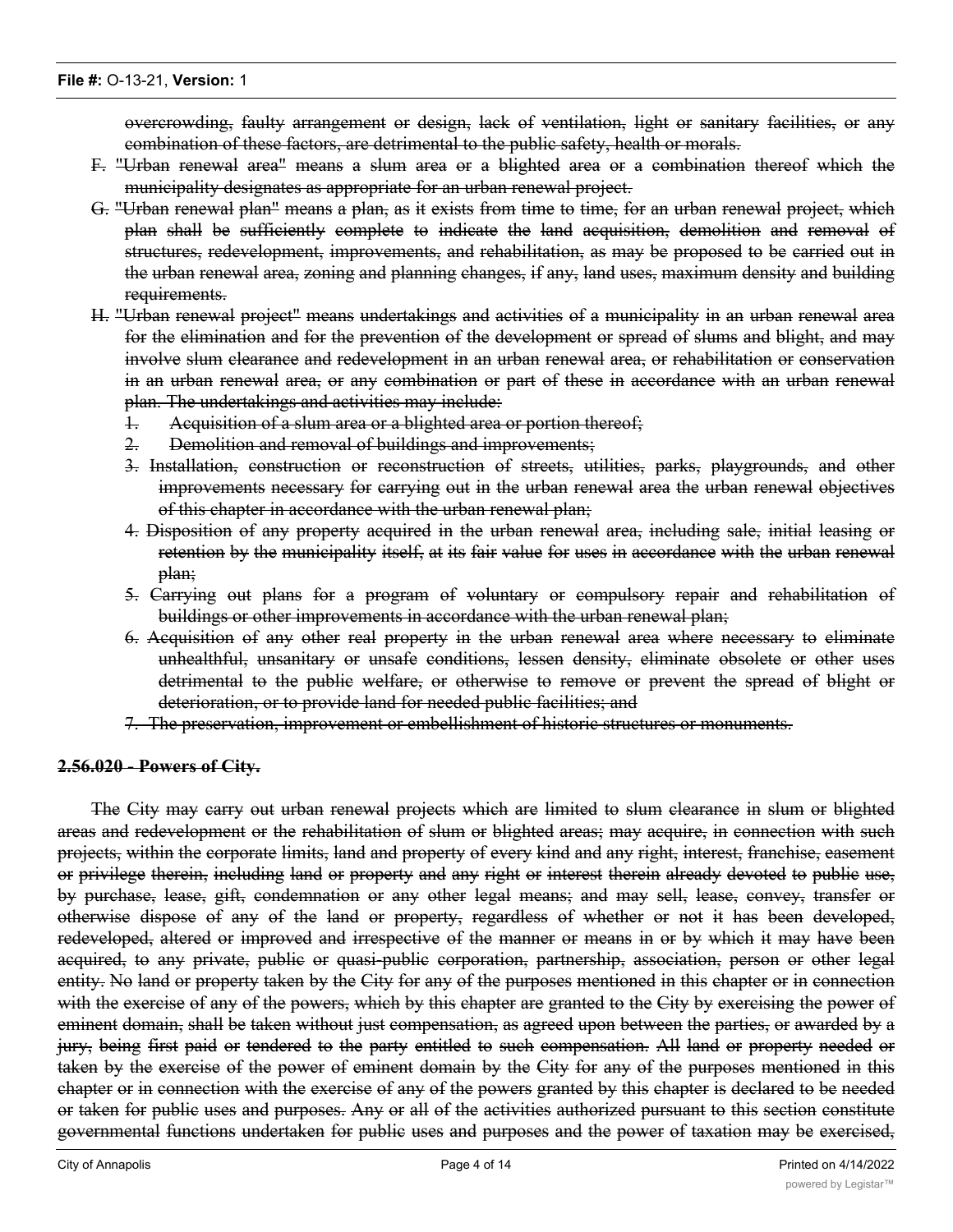public funds expended and public credit extended in furtherance thereof. The City is granted the following additional powers which are found and declared to be necessary and proper to carry into full force and effect the specific powers hereinbefore granted and to fully accomplish the purposes and objects contemplated by this section:

- A. To make or have made all surveys and plans necessary to the carrying out of the purposes of this chapter and to adopt or approve, modify and amend these plans, which plans may include but shall not be limited to:
	- 1. Plans for carrying out a program of voluntary or compulsory repair and rehabilitation of buildings and improvements,
	- 2. Plans for the enforcement of codes and regulations relating to the use of land and the use and occupancy of buildings and improvements and to the compulsory repair, rehabilitation, demolition, or removal of buildings and improvements, and
	- 3. Appraisals, title searches, surveys, studies, and other plans and work necessary to prepare for the undertaking of urban renewal projects and related activities; and to apply for, accept and utilize grants of funds from the Federal Government for these purposes;
- B. To prepare plans for the relocation of persons (including families, business concerns and others) displaced from an urban renewal area, and to make relocation payments to or with respect to such persons for moving expenses and losses of property for which reimbursement or compensation is not otherwise made, including the making of such payments financed by the Federal Government;
- C. To appropriate funds and make expenditures as may be necessary to carry out the purposes of this chapter, and to levy taxes and assessments for these purposes; to borrow money and to apply for and accept advances, loans, grants, contributions and any other form of financial assistance from the Federal Government, the State, County or other public bodies, or from any sources, public or private, for the purposes of this chapter, and to give security as may be required; to invest any urban renewal funds held in reserve or sinking funds or any such funds not required for immediate disbursement, in property or securities which are legal investments for other municipal funds;
- D. To hold, improve, clear or prepare for redevelopment any property acquired in connection with urban renewal projects; to mortgage, pledge, hypothecate or otherwise encumber such property; to insure or provide for the insurance of that property or operations of the City against any risks or hazards, including the power to pay premiums on any such insurance;
- E. To make and execute all contracts and other instruments necessary or convenient to the exercise of its powers under this chapter, including the power to enter into agreement with other public bodies or agencies (which agreements may extend over any period, notwithstanding any provision or rule of law to the contrary), and to include in any contract for financial assistance with the Federal Government for or with respect to an urban renewal project and related activities such conditions imposed pursuant to Federal laws as the City deems reasonable and appropriate;
- F. To enter into any building or property in any urban renewal area in order to make inspections, surveys, appraisals, soundings or test borings, and to obtain an order for this purpose from the circuit court for the County in which the City is situated in the event entry is denied or resisted;
- G. To plan, replan, install, construct, reconstruct, repair, close or vacate streets, roads, sidewalks, public utilities, parks, playgrounds and other public improvements in connection with an urban renewal project, and to make exceptions from building regulations;
- H. To generally organize, coordinate and direct the administration of the provisions of this chapter as they apply to the City in order that the objective of remedying slum and blighted areas and preventing the causes thereof within the City may be most effectively promoted and achieved;
- I. To exercise all or any part or combination of powers granted in this chapter.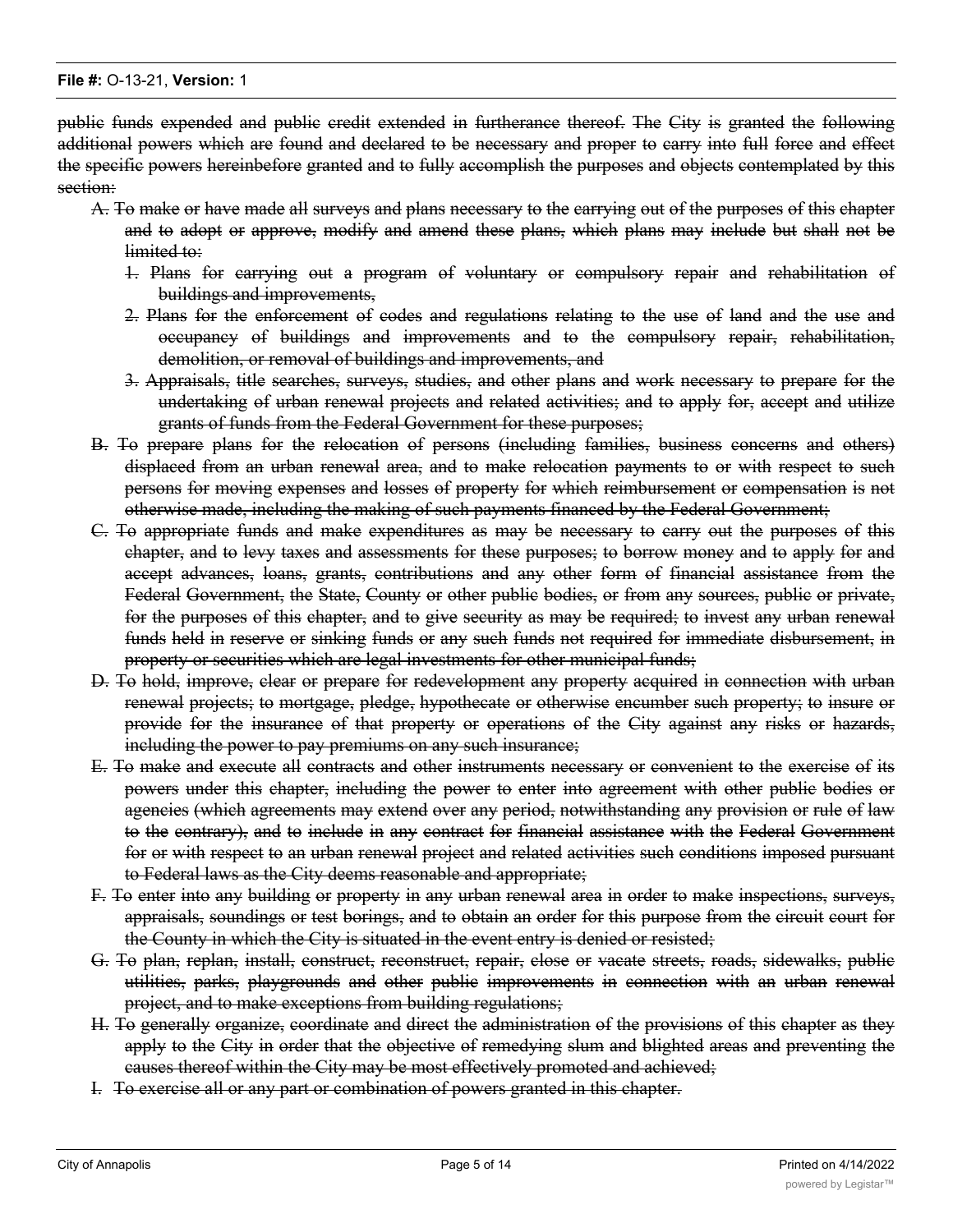#### **2.56.030 - Urban Renewal Agency.**

- A. The City itself may exercise all the powers granted by this chapter or, if by ordinance adopted by twothirds vote of the City Council, it determines the action to be in the public interest, may elect to have these powers exercised by a separate body politic and corporate, which shall be known and styled as the Annapolis urban renewal authority, as provided in this chapter. In the event the City Council makes this determination, it shall proceed to establish a separate body politic and corporate to undertake in the City the activities authorized by this section. The ordinance shall include provisions establishing the number of members of the separate body politic and corporate, the manner of their appointment and removal, the terms of the members and their compensation. The ordinance may include additional provisions relating to the organization of such a separate body politic and corporate as may be necessary.
- B. At any time after the original adoption of an ordinance by the City Council establishing a separate body politic and corporate, the City, by an ordinance adopted by a two-thirds vote of the City Council, if it determines the action to be in the public interest, may modify, amend, restrict, expand, revoke, rescind or terminate any or all of the powers which it had theretofore granted to the separate body politic and corporate pursuant to the provisions of this chapter, and the City, by an ordinance adopted by a two-thirds vote of the City Council, if it determines the action to be in the public interest, may terminate or abolish a separate body politic and corporate theretofore established by it pursuant to the provisions of this chapter, and transfer the powers granted by it to a separate body politic and corporate to any department or departments of the City itself or it may re-exercise all of the powers itself. In the event the City Council enacts an ordinance, pursuant to the provisions of this chapter, establishing a separate body politic and corporate, all of the powers by this subheading granted to the municipality, from the effective date of the ordinance, shall be vested in the separate body politic and corporate thereby established, except any powers specifically reserved by the City unto itself as set forth in the ordinance and, in any event:
	- 1. The power to pass a resolution to initiate an urban renewal project pursuant to Section 2.56.040;
	- 2. The power to issue general obligation bonds pursuant to Section 2.56.110;
	- 3. The power to appropriate funds, and to levy taxes and assessments pursuant to Section 2.56.020(C)).

#### **2.56.040 - Initiation of project.**

In order to initiate an urban renewal project, the City Council, by a two-thirds vote, shall adopt a resolution which:

- A. Finds that one or more slum or blighted areas exist in the City;
- B. Locates and defines the slum or blighted areas;
- C. Finds that the rehabilitation or redevelopment, or a combination of rehabilitation and redevelopment, of the area or areas, is necessary in the interest of the public health, safety, morals or welfare of the residents of the City.

#### **2.56.050 - Plan-Preparation.**

A. The City, in order to carry out the purposes of this chapter, shall prepare or cause to be prepared an urban renewal plan for slum or blighted areas in the City, and shall formally approve the plan. Prior to its approval of an urban renewal project, the City shall submit the plan to the planning body of the City for review and recommendations as to its conformity with the master plan for the development of the City as a whole. The planning body shall submit its written recommendation with respect to the proposed urban renewal plan to the City within sixty days after receipt of the plan for review; upon receipt of the recommendations of the planning body or, if no recommendations, the City may proceed with a public hearing on the proposed urban renewal project. The City shall hold a public hearing on an urban renewal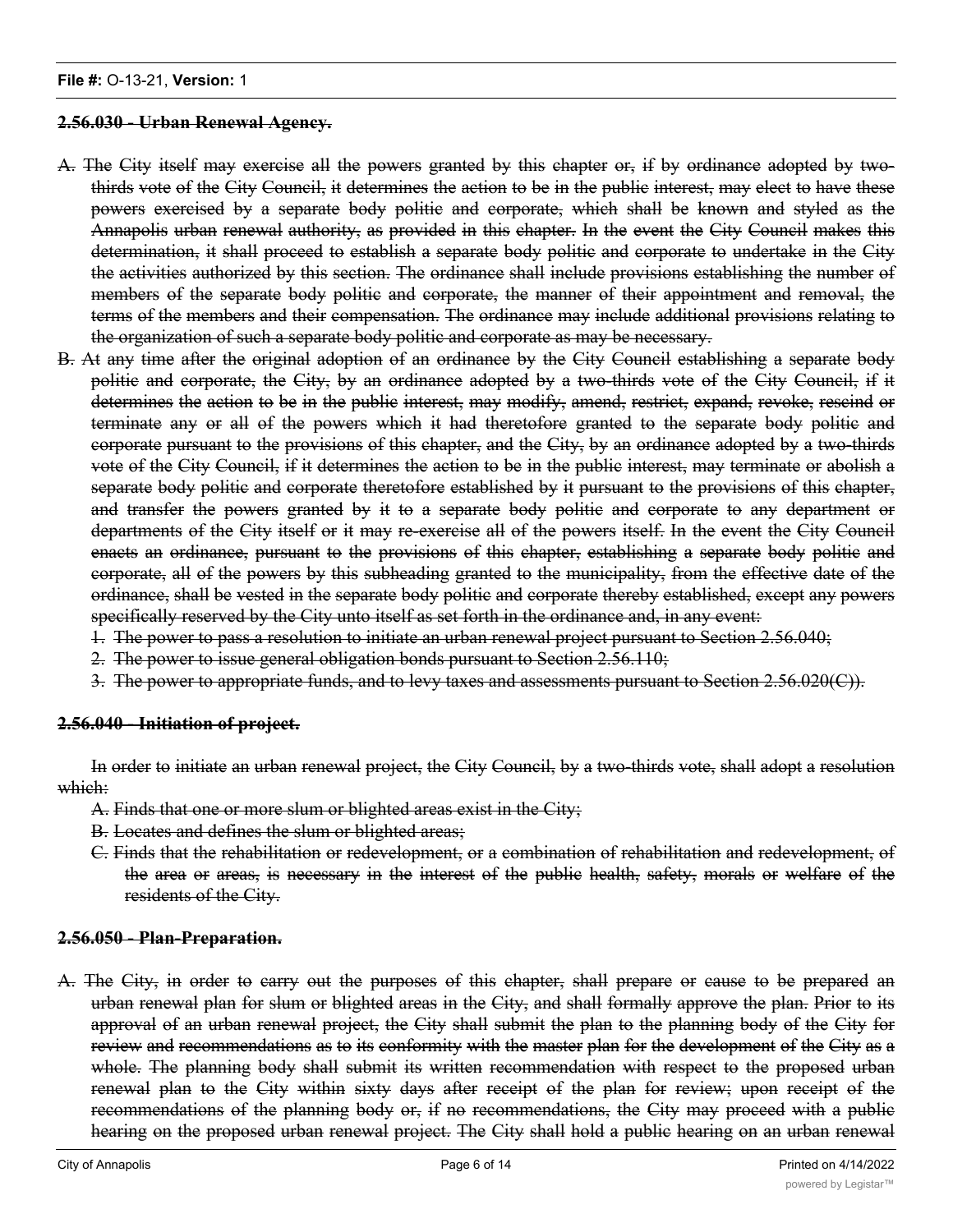project after giving public notice by publication in a newspaper having a general circulation within the corporate limits. The notice shall describe the time, date, place and purpose of the hearing, shall generally identify the urban renewal area covered by the plan, and shall outline the general scope of the urban renewal project under consideration. Following the hearing, the City may approve an urban renewal project and the plan therefor if it finds that:

- 1. A feasible method exists for the location of any families who will be displaced from the urban renewal area in decent, safe and sanitary dwelling accommodations within their means and without undue hardship to such families;
- 2. The urban renewal plan substantially conforms to the master plan of the City as a whole; and
- 3. The urban renewal plan will afford maximum opportunity, consistent with the sound needs of the City as a whole, for the rehabilitation or redevelopment of the urban renewal area by private enterprise.
- B. No original urban renewal plan shall take effect until thirty days after the completion of the procedure set forth in subsection A of this section. If during the thirty-day period a petition is presented to the City Council signed by ten percent of the qualified voters of the City requesting a referendum of the original urban renewal plan, then it shall be the duty of the City Council to submit the plan, for approval or rejection, to the qualified voters of the City. The City Council may call a special election for this purpose to submit the plan to the qualified voters at a general election, provided in either event that the question be so submitted within six months of the expiration of the aforesaid thirty-day period. The City Council may do all things necessary in connection with the election, including but not limited to, fixing the time the polls shall be open, designating officials, providing ballots and all other things necessary or proper for the conduct of the election. Any original urban renewal plan so subjected to referendum shall take effect upon receiving a majority of votes cast at the election as set out in this section and not otherwise. The hours of opening and closing the polls at any election held under this provision shall be the same as the hours for polling places at primary and general elections in the County.

#### **2.56.060 - Plan-Modifications.**

An urban renewal plan may be modified at any time, provided that if modified after the lease or sale of real property in the urban renewal project area, the modification may be conditioned upon such approval of the owner, lessee or successor in interest as the City deems advisable and in any event shall be subject to such rights at law or in equity as a lessee or purchaser, or his successor or successors in interest, may be entitled to assert. Where the proposed modification will substantially change the urban renewal plan as previously approved by the City, the modification shall be formally approved by the City, as in the case of an original plan.

#### **2.56.070 - Plan-Approval.**

Upon the approval by the City of an urban renewal plan or of any modification of the plan, the plan or modification shall be deemed to be in full force and effect for the respective urban renewal area and the City may then cause the plan or modification to be carried out in accordance with its terms.

#### **2.56.080 - Disposal of property in area.**

A. The City may sell, lease or otherwise transfer real property or any interest therein acquired for it by an urban renewal project, for residential, recreational, commercial, industrial, educational or other uses or for public use, or may retain the property or interest for public use, in accordance with the urban renewal plan, subject to covenants, conditions and restrictions, including covenants running with the land, as it may deem to be necessary or desirable to assist in preventing the development or spread of future slums or blighted area or to otherwise carry out the purposes of this section. The purchasers or lessees and their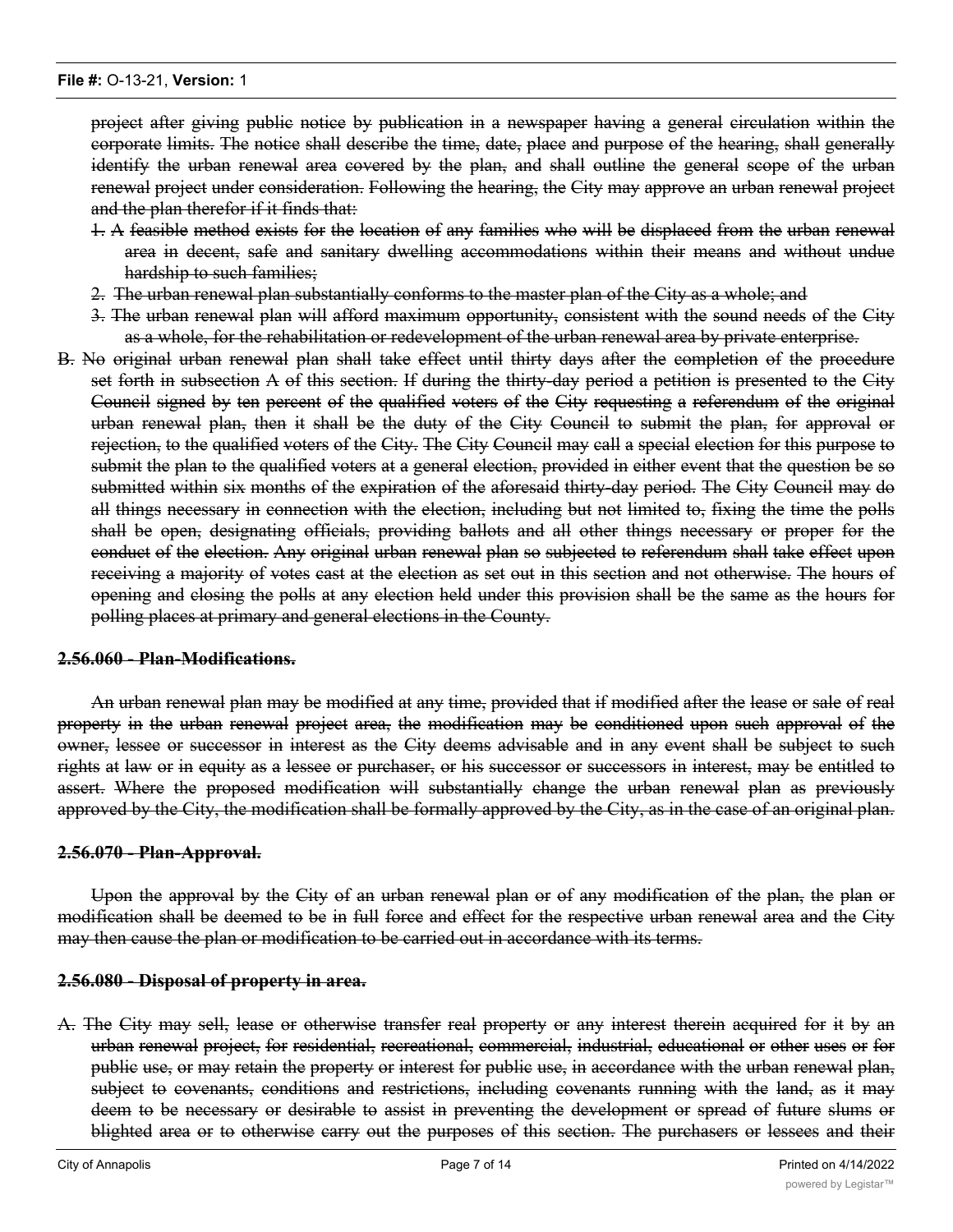successors and assigns shall be obligated to devote the real property only to the uses specified in the urban renewal plan, and may be obligated to comply with other requirements as the City may determine to be in the public interest, including the obligation to begin within a reasonable time any improvements on the real property required by the urban renewal plan. The real property or interest shall be sold, leased, otherwise transferred, or retained at not less than its fair value for uses in accordance with the urban renewal plan. In determining the fair value of real property for uses in accordance with the urban renewal plan, the City shall take into account and give consideration to the uses provided in the plan; the restrictions upon, and the covenants, conditions and obligations assumed by the purchaser or lessee or by the City retaining the property; and the objectives of such plan for the prevention of the recurrence of slum or blighted areas. The City, in any instrument of conveyance to a private purchaser or lessee, may provide that such purchaser or lessee shall be without power to sell, lease or otherwise transfer the real property without the prior written consent of the City until he has completed the construction of any or all improvements which he has obligated himself to construct thereon. Real property acquired by the City which, in accordance with the provisions of the urban renewal plan, is to be transferred, shall be transferred as rapidly as feasible in the public interest consistent with the carrying out of the provisions of the urban renewal plan. Any contract for the transfer and the urban renewal plan (or whatever part or parts of such contract or plan as the City may determine) may be recorded in the land records of the County in which the City is situated in such manner as to afford actual or constructive notice of the contract or plan.

- B. The City may dispose of real property in an urban renewal area to private persons only under reasonable competitive bidding procedures as it prescribes or as provided in this subsection. The City, by public notice by publication in a newspaper having a general circulation in the community (not less than sixty days prior to the execution of any contract to sell, lease or otherwise transfer real property and prior to the delivery of any instrument of conveyance with respect to the sale, lease or transfer, under the provisions of this section) may invite proposals from and make available all pertinent information to private redevelopers or any persons interested in undertaking to redevelop or rehabilitate an urban renewal area, or any part of an urban renewal area. The notice shall identify the area, or portion thereof, and shall state that proposals shall be made by those interested within a specified period of not less than sixty days after the first date of publication of the notice, and that further information as is available may be obtained at an office as shall be designated in the notice. The City shall consider all redevelopment or rehabilitation proposals and the financial and legal ability of the persons making the proposals to carry them out, and may negotiate with any persons for proposals for the purchase, lease or other transfer of any real property acquired by the City in the urban renewal area. The City may accept the proposal as it deems to be in the public interest and in furtherance of the purposes of this chapter. Thereafter, the City may execute and deliver contracts, deeds, leases and other instruments and take all steps necessary to effectuate the transfers.
- C. The City temporarily may operate and maintain real property acquired by it in an urban renewal area for or in connection with an urban renewal project pending the disposition of the property as authorized in this chapter, without regard to the provisions of subsection A of this section, for those uses and purposes as may be deemed desirable even though not in conformity with the urban renewal plan.
- D. Any instrument executed by the City and purporting to convey any right, title or interest in any property under this chapter conclusively shall be presumed to have been executed in compliance with the provisions of this chapter insofar as title or other interest of any bona fide purchaser, lessees or transferees of such property is concerned.

#### **2.56.090 - Eminent domain.**

Condemnation of land or property under the provisions of this chapter shall be in accordance with the procedure provided in the Real Property Article of the Annotated Code of Maryland (1957 edition, as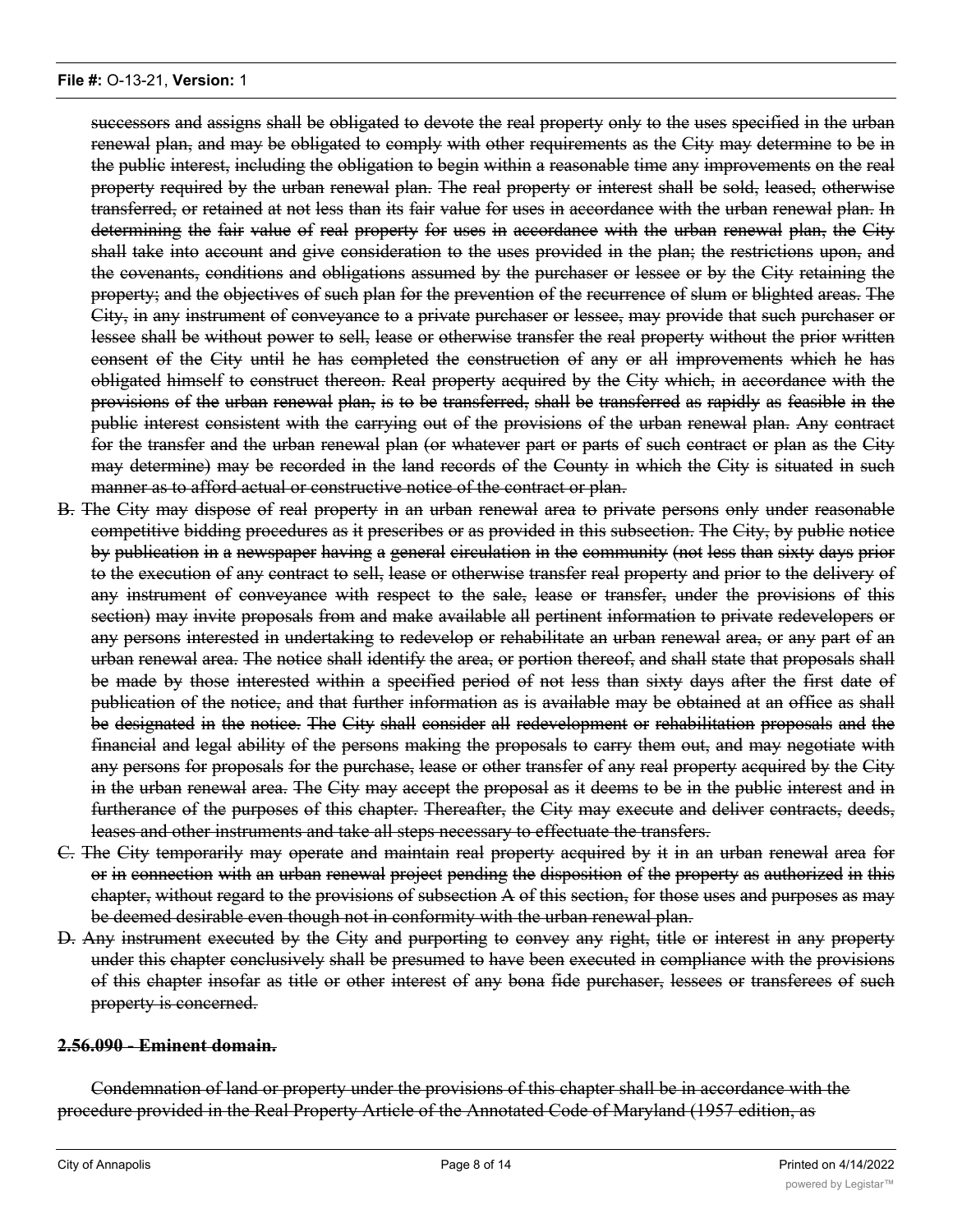amended).

## **2.56.100 - Encouragement of private enterprise.**

The City, to the greatest extent it determines to be feasible in carrying out the provisions of this chapter, shall afford maximum opportunity, consistent with the sound needs of the City as a whole, to the rehabilitation or redevelopment of any urban renewal area by private enterprise. The City shall give consideration to this objective in exercising its powers under this chapter.

#### **2.56.110 - General obligation bonds.**

For the purpose of financing and carrying out an urban renewal project and related activities, the City, upon a two-thirds vote of the City Council, may issue and sell its general obligation bonds. Any bonds issued by the City pursuant to this section shall be issued in the manner and within the limitations prescribed by applicable law for the issuance and authorizations of general obligation bonds by the City, and also within other limitations as shall be determined by the City.

# **2.56.120 - Revenue bonds.**

- A. Authority-Security. In addition to the authority conferred by Section 2.56.110, the City may issue revenue bonds to finance the undertaking of any urban renewal project and related activities, and also may issue refunding bonds for the payment or retirement of bonds previously issued by it. The bonds shall be made payable, as to both principal and interest, solely from the income, proceeds, revenues, and funds of the City derived from or held in connection with its undertaking and carrying out of urban renewal projects under this chapter; provided, however, that payment of these bonds, both as to principal and interest, may be secured further by a pledge of any loan, grant or contribution from the Federal Government or other source, in aid of any urban renewal projects of the City under this chapter, and by a mortgage of any urban renewal projects, or any part of an urban renewal project, title to which is in the City. In addition, the City may enter into an indenture of trust with any private banking institution of this state having trust powers and may make in the indenture of trust covenants and commitments as may be required by any purchaser for the adequate security of the bonds.
- B. Not Indebtedness. Bonds issued under this section do not constitute an indebtedness within the meaning of any constitutional or statutory debt limitation or restriction, are not subject to the provisions of any other law or charter relating to the authorization, issuance or sale of bonds, and specifically are exempted from the restrictions contained in Sections 9, 10 and 11 of Article 31 of the Annotated Code of Maryland (1957 edition, as amended). Bonds issued under the provisions of this section are issued for an essential public and governmental purpose and, together with interest on the bonds and income from the bonds, are exempted from all taxes.
- C. Form. Bonds issued under this section shall be authorized by resolution or ordinance of the City Council and may be issued in one or more series and shall bear the date or dates, shall mature at the time or times, bear interest at the rate or rates, not exceeding six percent per annum, be in the denomination or denominations, be in a form either with or without coupon or registered, carry conversion or registration privileges, have rank or priority, be executed in a manner, be payable in a medium or payment, at the place or places, and be subject to terms of redemption (with or without premium), be secured in the manner, and have other characteristics, as may be provided by the resolution or trust indenture or mortgage issued pursuant thereto.
- D. Sale. The bonds may be sold at not less than par at public sales held after notice published prior to the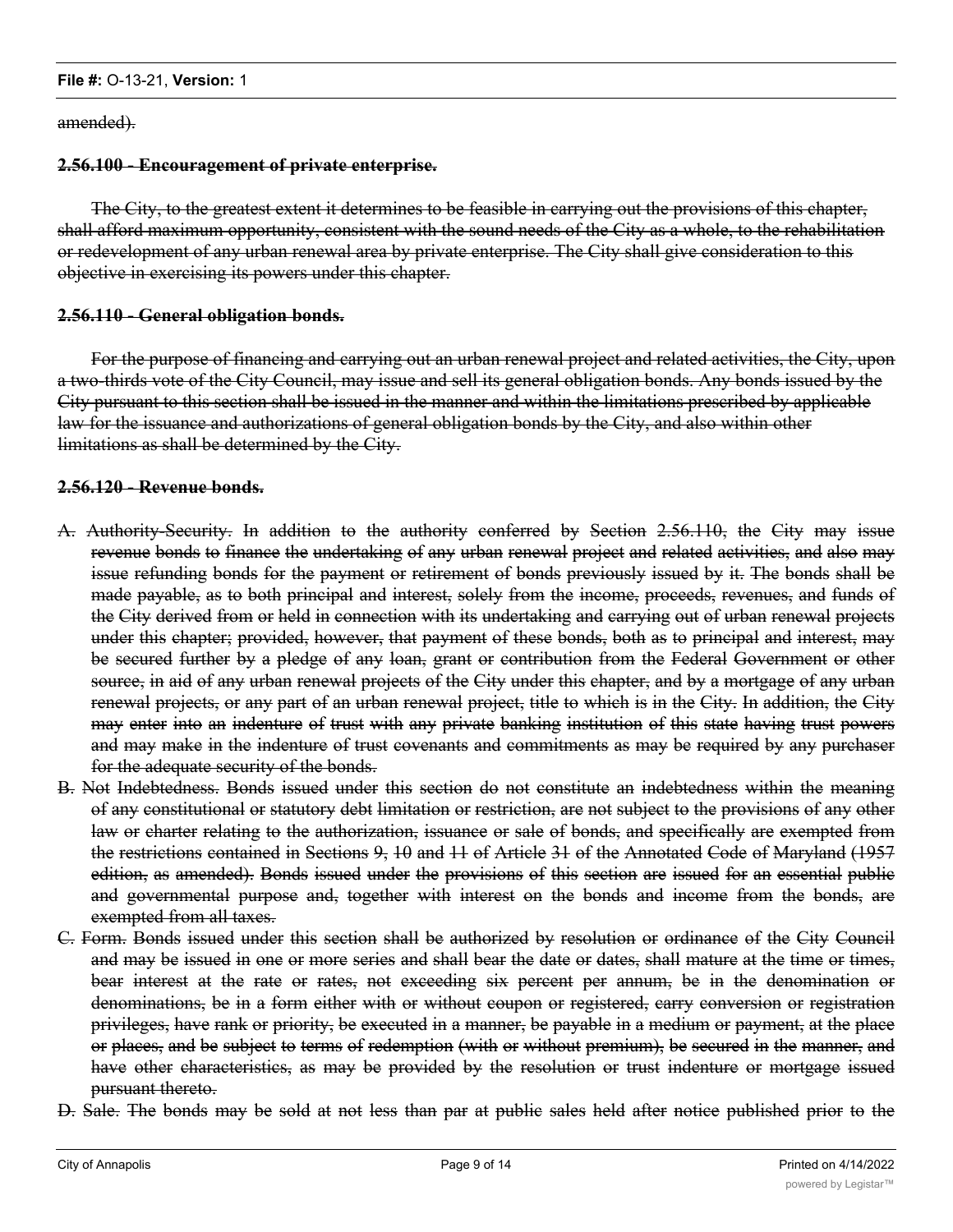sale in a newspaper having a general circulation in the area in which the City is located and in any other medium of publication as the City determines or may be exchanged for other bonds on the basis of par; provided, that the bonds may be sold to the Federal Government at private sale at not less than par, and in the event less than all of the authorized principal amount of the bonds is sold to the Federal Government, the balance may be sold at private sale at not less than par at an interest cost to the City of not to exceed the interest cost to the City of the portion of the bonds sold to the Federal Government.

- E. Officials-Negotiation. In case any of the public officials of the City whose signatures appear on any bonds or coupons issued under this chapter cease to be the officials before the delivery of such bond or, in the event any officials shall have become official after the date of issue thereof, said bonds shall nevertheless be valid and binding obligations of the City in accordance with their terms. Any provision of any law to the contrary notwithstanding, any bonds issued pursuant to this chapter shall be fully negotiable.
- F. Conformity With Chapter. In any suit, action or proceeding involving the validity or enforceability of any bond issued under this chapter or the security therefor, any bond reciting in substance that it has been issued by the City in connection with an urban renewal project, as defined in this chapter, conclusively shall be deemed to have been issued for that purpose and the project shall be conclusively deemed to have been planned, located and carried out in accordance with the provisions of this chapter.
- G. Authorized Investment. All banks, trust companies, bankers, savings banks and institutions, building and loan associations, savings and loan associations, investment companies and other persons carrying on a banking or investment business; all insurance companies, insurance associations, and other persons carrying on an insurance business, and all executors, administrators, curators, trustees, and other fiduciaries, may legally invest any sinking funds, moneys or other funds belonging to them or within their control in any bonds or other obligations issued by the City pursuant to this chapter; provided, that the bonds and other obligations shall be secured by an agreement between the issuer and the Federal Government in which the issuer agrees to borrow from the Federal Government and the Federal Government agrees to lend to the issuer, prior to the maturity of the bonds or other obligations, moneys in an amount which (together with any other moneys irrevocably committed to the payment of principal and interest on the bonds or other obligations) will suffice to pay the principal of the bonds or other obligations with interest to maturity thereon, which moneys under the terms of the agreement are required to be used for the purpose of paying the principal of and the interest on the bonds or other obligations at their maturity. The bonds and other obligations shall be authorized security for all public deposits. It is the purpose of this section to authorize any persons, political subdivisions and officers, public or private, to use any funds owned or controlled by them for the purchase of any these bonds or other obligations. Nothing contained in this section with regard to legal investments shall be construed as relieving any person of any duty of exercising reasonable care in selecting securities.

# **Title 17 - BUILDINGS AND CONSTRUCTION Chapter 17.28 - PLUMBING CODE 17.28.090 - Permit-Fees-Schedule.**

The charges for issuance of permits are the sum of a connection charge, a capital facility charge, a capital facility assessment charge and an installation charge. The charges shall be recommended to the City Council by the Director of Public Works and collected by the Director of Planning and Zoning. The schedule of fees shall be established by resolution of the City Council.

A. Connection Charges. Connection charges for a one inch or less water service and four-inch sewer service shall be based on the City's cost of constructing the water and sewer service lines between the property line and main pipeline, including the cost of the water meter. There will be no connection charges for water services constructed by the applicant (all services greater than one inch and, when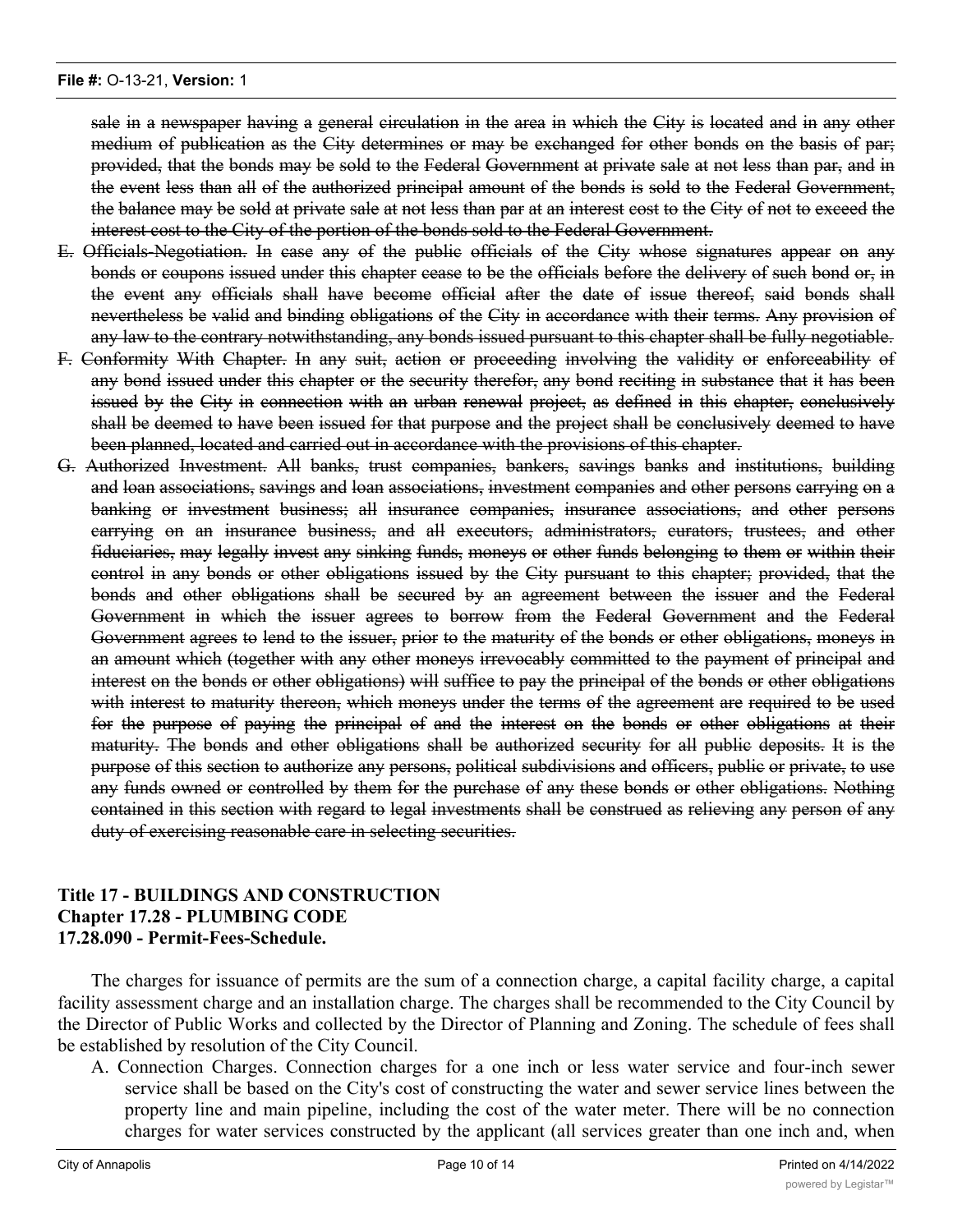approved by the Director of Public Works, one inch or less) and for sewer services constructed by the applicant (all service greater than four inches and, when approved by the Director of Public Works, four inches), but all costs associated with the construction of the connection between the property line and main pipeline, including the cost of the water meter, shall be the responsibility of the applicant.

- B. Capital Facility Charges. Capital facility charges shall be based on equivalent dwelling units (EDU). An EDU is two hundred fifty gallons per day. No less than one EDU shall be charged.
	- 1. An individual residential dwelling unit is one EDU.
	- 2. All other uses will be charged based on the number of EDUs. Determination of the number of EDUs is as follows:
		- (a) By Director of Planning and Zoning. Whenever a charge is set based on EDUs, the property owner shall provide all information required by the Director of Planning and Zoning and the Director shall reasonably determine, based on that information and any other information that the Director deems appropriate, the number of EDUs for a property based on peak daily usage. If the Director of Public Works determines within a three-year period after the initial determination that the property owner provided materially inaccurate information, the Director shall re-determine the number of EDUs and the property owner shall be liable for the difference in any charge that is set based on EDUs.
		- (b) By agreement.
			- (1) In this section, "peaked average daily usage" means a number of gallons of water that is the product of the average daily water usage by a property owner during the highest actual usage billing cycle within a defined period times the peaking factor of 1.4.
			- (2) If the Director of Public Works finds that new technology or other unique circumstances may significantly affect the determined peak daily usage, the Director may enter into an agreement with the property owner to recalculate the number of EDUs based on peaked average daily usage over a period of time determined by the Director. The agreement shall provide for refund of charges by the City if peaked average daily usage is less than eighty percent of determined peak daily usage and for payment of additional charges by the property owner if peaked average daily usage is more than one hundred twenty percent of determined peak daily usage based on the recalculation. The agreement shall include terms and conditions as determined by the Director to protect the City's interest in receiving payment of all additional charges and to bind as necessary the property owner and any successor in interest. If there is a change in use of the property during the time when the recalculation is being made, the agreement shall be null and void.
	- 3. Industrial wastes of unusual strength or character may be assessed additional EDUs as determined by the Director of Planning and Zoning or his or her designee may require pretreatment to remove heavy metals or other deleterious materials prior to discharge of the waste to the City sewer system.
	- 4. Combined commercial, industrial and institutional facilities' EDUs shall be determined by summing the EDUs for the individual functional areas.
	- 5. A person who purchases a home in the urban renewal project area and who previously resided in the home either as an owner or renter continuously for six months immediately prior to the acquisition of the home by the urban renewal authority, is exempt from the payment of the capital facilities charge.
	- 6. Capital facilities and capital facilities assessment charges shall be used exclusively to pay for either or both the capital improvements and retirement of bonds on the sewer systems and water systems or facilities and not to supplement user rates.
	- 7. When the use and occupancy of a structure is changed, the Director of Planning and Zoning or his or her designee shall determine if the water consumption or sewage discharge has changed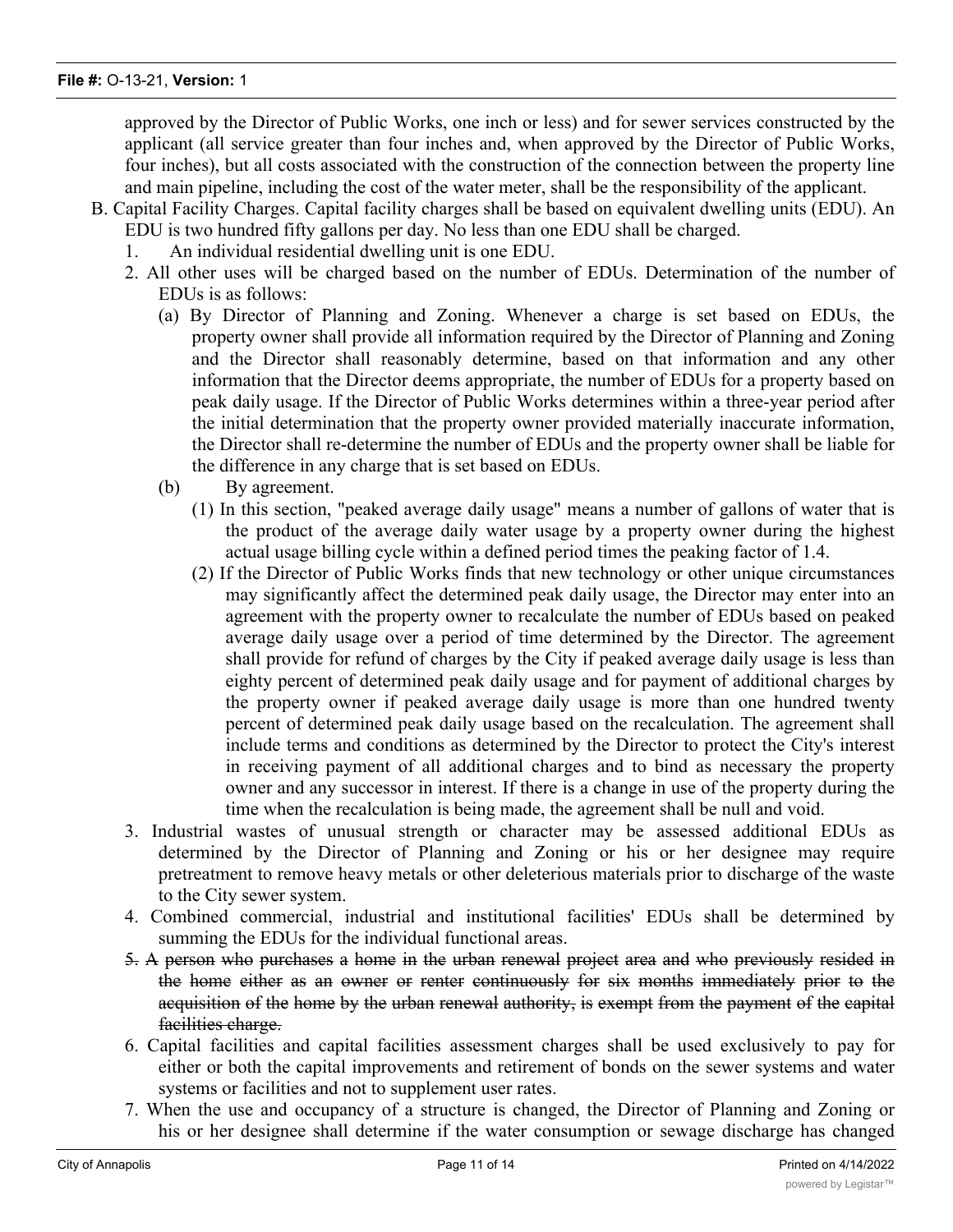materially from the previous use. Any significant increase in usage or discharge may require assessment of capital facilities charges as outlined in this subsection.

- C. Capital Facility Assessment Charge. A capital facility assessment charge will continue to be applied after December 19, 2011 for accounts with remaining capital facility assessment charge balances. For active permits prior to December 19, 2011, the current structure for capital facility assessment charges will continue to be in effect.
- D. Installation Charges.
	- 1. Reinspection Fee. A fee as established by resolution of the City Council must be paid before another inspection is made, if, for the original inspection, one or more of the following occurred:
		- a. Requesting party called for inspection, but work was not ready;
		- b. Requesting party was not on site;
		- c. Building was locked;
		- d. Safety features not on site;
		- e. Approved drawings not on site;

f.Permit card not posted and visible from fronting street.

- E. State Road Opening or Tunneling. For any connection in which a state road must be opened or tunneled, the charges set out in this section for public sewer and water supply connections shall be increased by the additional cost of the work as estimated and approved by the Director of Planning and Zoning or his or her designee.
- F. Master Plumber and Gasfitter. Master plumbers who currently are registered in the City and who also are registered master gasfitters in the City shall be charged as established by resolution of the City Council for the additional gas connection for gas hot water heaters; otherwise, the gas connection for gas hot water heaters must be made by a registered master gasfitter at the regular rates.
- G. Sizes Not Shown. Charges for any sizes not shown in this section shall be determined by the Director of Planning and Zoning or his or her designee.

# **Chapter 17.48 - NONRESIDENTIAL PROPERTY MAINTENANCE Section 17.48.020 - Findings-Purpose.**

- A. There exists in the City structures used for nonresidential use which are, or may become in the future, substandard with respect to structure, equipment or maintenance. These conditions, which include, but are not limited to, structural deterioration, lack of maintenance and appearance of exterior of premises, infestation, lack of essential heating and plumbing, lack of maintenance or upkeep of essential utilities and facilities, existence of fire hazards, inadequate provisions for light and air, and insanitary conditions, constitute a menace to the health, safety, welfare and reasonable comfort of the citizens and inhabitants of the City. It is found and declared further that by reason of lack of maintenance, and because of progressive deterioration, certain properties have the further effect of creating blighting conditions and initiating slums and that if these are not curtailed and removed, the conditions will grow and spread and will necessitate in time the expenditure of large amounts of public funds to correct and eliminate. Through timely regulations and restrictions, as contained in this chapter, the growth of slums and blight may be prevented, the neighborhood and property values maintained, the desirability and amenities of residential and nonresidential uses and neighborhoods enhanced, and the public health, safety, and welfare are protected and fostered.
- B. The purpose of this chapter is to protect the public health, safety, and welfare by establishing minimum standards governing the maintenance, appearance, condition, and occupancy of nonresidential premises; to establish minimum standards governing utilities, facilities, and other physical components and conditions essential to make the facilities fit for occupancy and use; to fix certain responsibilities and duties upon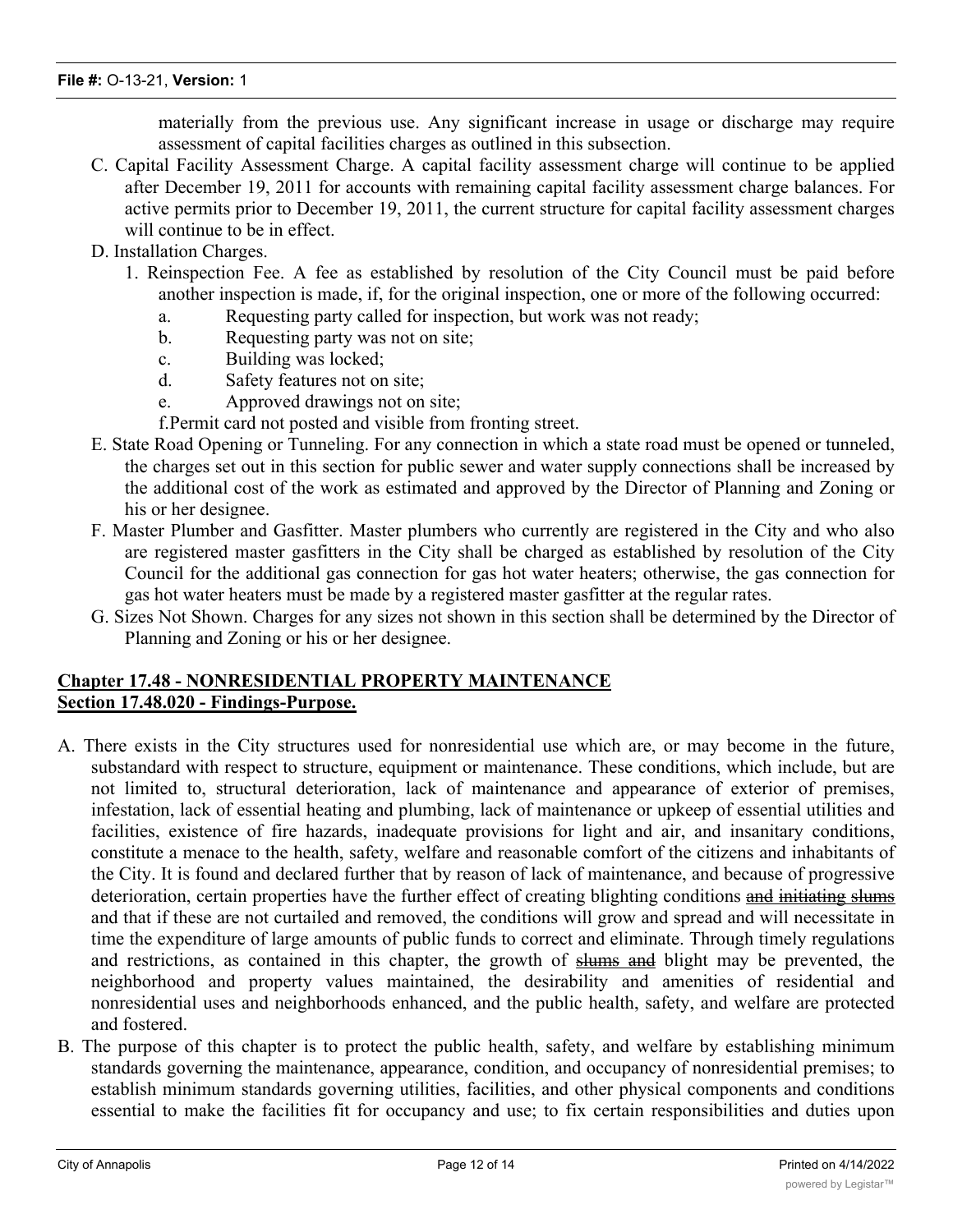owners and operators, and distinct and separate responsibilities and duties upon occupants; to fix penalties for the violations of this chapter; to provide for the right of access across adjoining premises to permit repairs; and to provide for the repair, demolition, or vacation of premises unfit for use. This chapter is remedial and essential for the public interest and it is intended that this chapter be construed liberally to effectuate the purposes as stated in this section.

# **Chapter 17.48 - NONRESIDENTIAL PROPERTY MAINTENANCE 17.48.070 - Appearance of premises.**

The exterior of the premises and the condition of accessory structures shall be maintained so that the appearance of the premises and all buildings on the premises shall reflect a level of maintenance in keeping with the standards of the neighborhood or other higher standards as may be adopted as part of a plan of urban renewal by the City, and so that the appearance of the premises and structures does not constitute a blighting factor for adjoining property owners or an element leading to the progressive deterioration and downgrading of the neighborhood with the accompanying diminution of property values, including the following:

- A. Storefronts. All storefronts shall be kept in good repair, painted where required and not constitute a safety hazard or nuisance. In the event repairs to a storefront become necessary, the repairs shall be made with the same or similar materials used in the construction of the store front in a manner as to permanently repair the damaged area or areas. Any cornice visible above a storefront shall be kept painted, where required, and in good repair.
- B. Awnings and Marquees. Any awning or marquee and its accompanying structural members which extend over any street, sidewalk or other portion of the premises shall be maintained in good repair and not constitute a nuisance or a safety hazard. In the event awnings or marquees are not properly maintained in accordance with this subsection, they, together with their supporting members, shall be removed. In the event awnings or marquees are made of cloth, plastic or of similar materials, the cloth or plastic where exposed to public view shall be maintained in good condition and shall not show evidence of excessive weathering, discoloration, ripping, tearing or other holes. Nothing in this subsection shall be construed to authorize any encroachment on streets, sidewalks or other parts of the public domain.

# **TITLE 21 - PLANNING AND ZONING Chapter 21.02 - INTRODUCTORY PROVISIONS Section 21.02.030 - Purpose.**

The Zoning Code is adopted for the purpose of promoting the public health, safety and general welfare of the citizens of the City of Annapolis. Additional specific purposes of the Zoning Code are as follows:

- A. To promote the public comfort, convenience and prosperity.
- B. To ensure the integrity of, and help implement, the Comprehensive Plan.
- C. To foster a more rational pattern of relationships among different types of land uses for the mutual benefit of all.
- D. To zone all properties with a view to conserving the value of buildings and encouraging the most appropriate use of land throughout the City.
- E. To avoid the inappropriate development of lands and provide for adequate drainage, curbing of erosion and reduction of flood damage.
- F. To lessen and relieve street congestion.